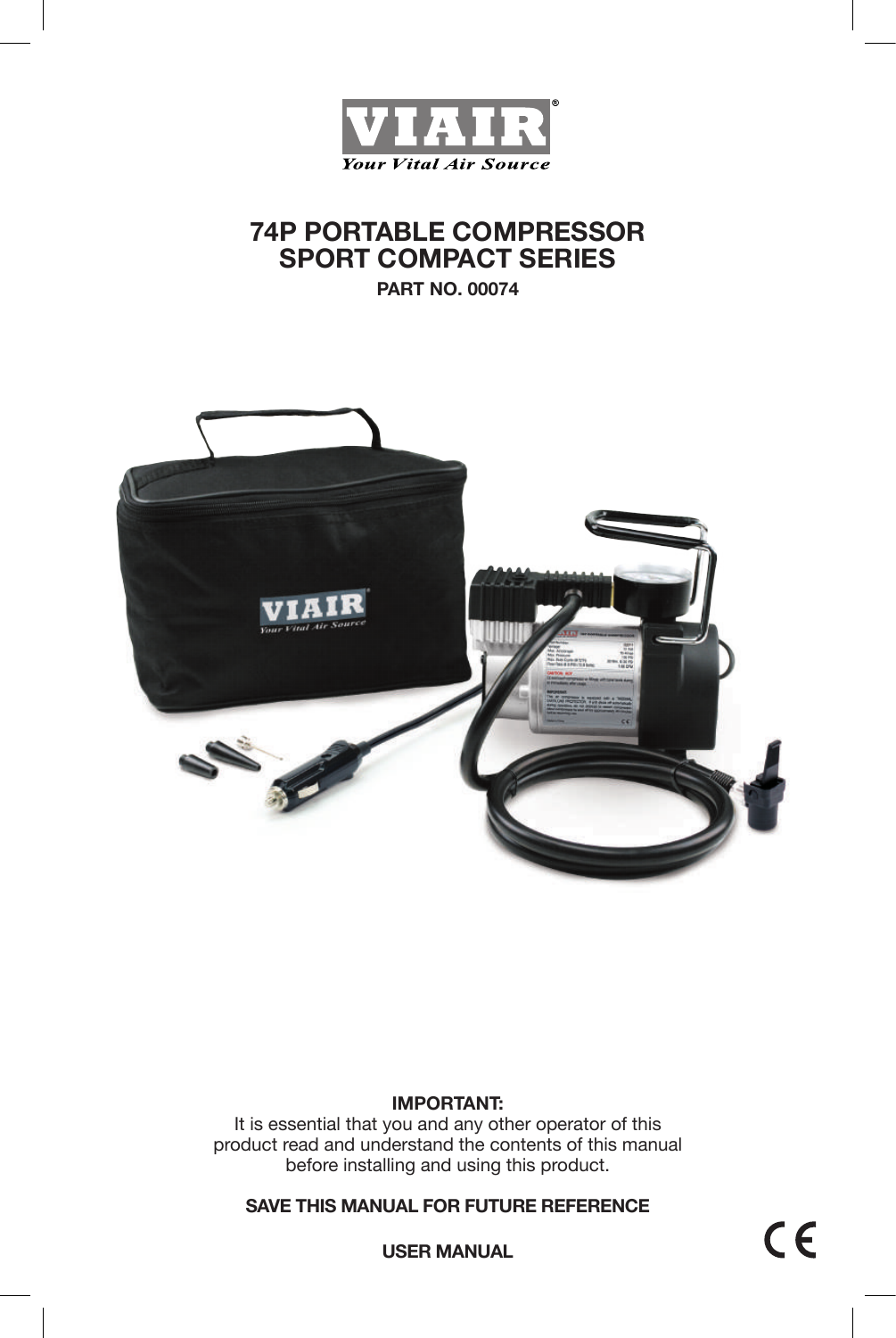### **74P PORTABLE COMPRESSOR**

Please read this instruction manual carefully prior to operating this product. Pay particular attention to the **CAUTION** and **WARNING** statements in this manual. Failure to comply with these instructions could result in personal injury or property damage. Retain these instructions for future reference.

### **DESCRIPTION:**

**This portable oil-less air compressor is designed to operate on 12 volts DC and must be used with a power port that supports 15 amps.** The unit comes equipped with a pressure gauge and a 3 pc. set of inflation tips. It can be used for inflating tires, sports balls, or topping off pressure for single person tube rafts and air mats, and hundreds of other uses.

#### **74P AMP DRAW WARNING:**

Most automotive cigarette lighter/power ports handle up to 15 amps. Some vehicles' power ports may have lower amp ratings. Before purchasing and using this unit, inspect the amp draw limitations of your vehicle's power port. The 74P Portable Air Compressor requires a power port rated for 15 amps. Never replace fuses of higher amp rating beyond the original rating of the circuit. Consult your vehicle's manual for further details.

### **IMPORTANT SAFETY INSTRUCTIONS:**

**CAUTION:** The compressor has been designed to provide long-term, trouble-free operation. To reduce risk of electrical shock or electrocution and to prevent damage to your compressor, follow these simple guidelines:

- 1. Do not disassemble. Do not attempt to repair or modify this unit. Refer to qualified service agencies for all service and repairs.
- 2. Never allow children to operate this compressor. Close supervision is necessary when this compressor is being used near children.
- 3. This compressor will become very hot during and immediately after use. Do not touch any part of this compressor with bare hands, other than the ON/OFF switch and carry handle, during or immediately after use.
- 4. Provide sufficient cooling time before storing the unit.
- 5. Never operate the compressor near fire, flammable gas or liquid.
- 6. There are no user-serviceable parts in this unit, no lubrication is required.
- 7. Do not pump anything other than atmospheric air.
- 8. Never use this product while sleepy or drowsy.
- 9. Be sure the unit's power switch is in the OFF position when not in use.
- 10. Use only in well ventilated areas.
- 11. This air compressor is equipped with an Automatic Reset Thermal Protector, and can automatically restart after the thermal protector resets.
- 12. Always cut off power source when thermal protector becomes activated. After allowing the compressor to cool off for about 30 minutes, you can safely resume usage of the air compressor by turning on the air compressor.
- 13. The unit should be used only in dry environment. Protect the unit from rain, snow or other sources of moisture.
- 14. Never carry the air compressor by the hose or power cord.
- 15. Never point air nozzle towards another person or any part of the body.
- 16. Inflate items only to their manufacturer's recommendations pressures. Do not leave air compressor running unattended. It could burst tires or other items.

### **USER MANUAL**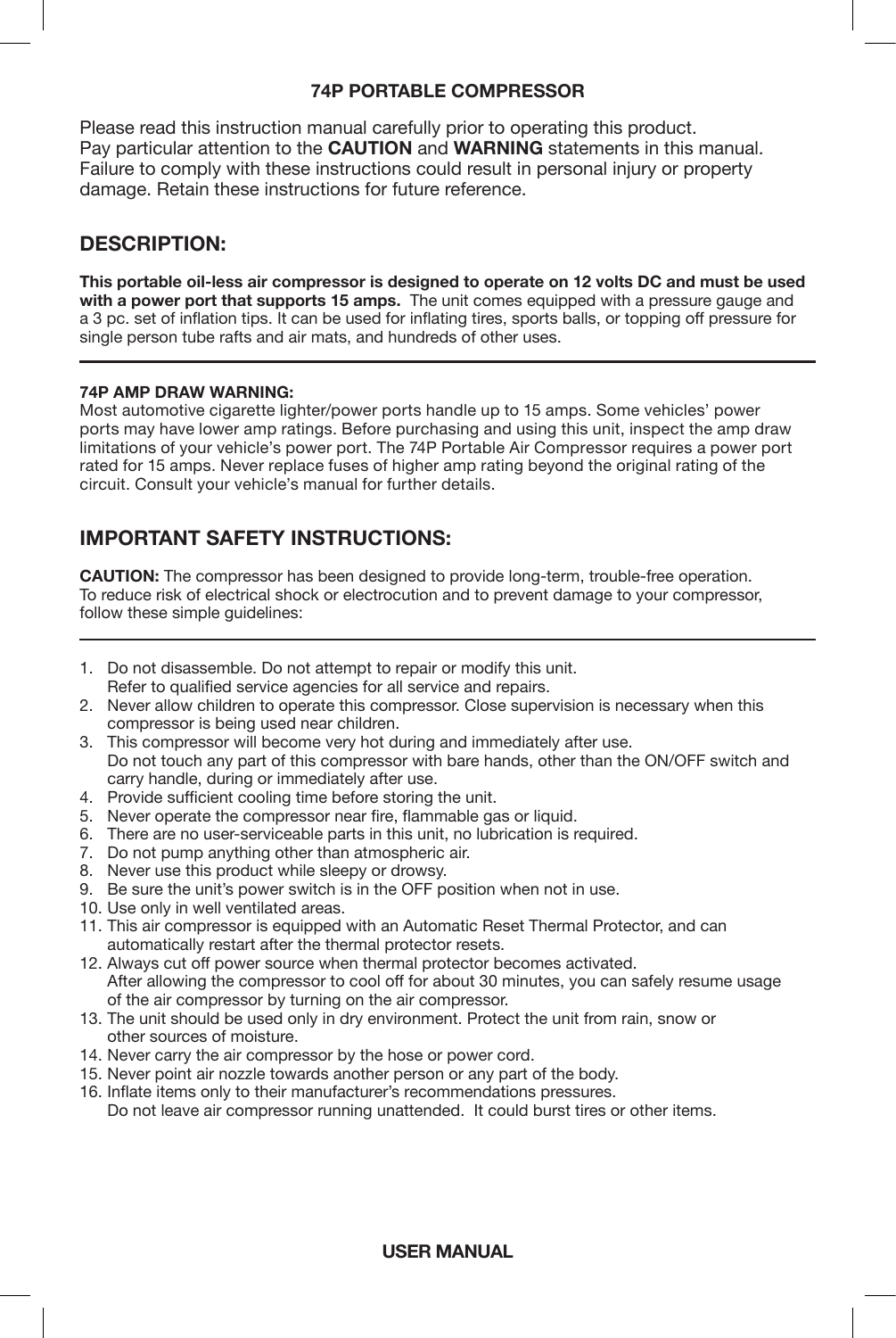### **74P PORTABLE COMPRESSOR**

### **FEATURES:**

- 1. Gearless Direct-Drive Motor.
- 2. Low noise operation (65dB).
- 3. Equipped with automatic reset thermal overload protector.
- 4. Piston type compressor.
- 5. Includes a full set of nozzle adapters.
- 6. Oil-less design, maintenance free.
- 7. Compact size for easy carrying and storage.
- 8. Press-On Chuck
- 9. High strength stainless steel valves.
- 10. Anodized aluminum alloy cylinder.
- 11. Durable high performance Piston Ring

## **OPERATING INSTRUCTIONS:**

### *INFLATING TRUCK & UTILITY VEHICLE, CARS & MOTORCYCLE TIRES:*

**IMPORTANT:** Engine must be running while using this compressor.

- 1. The compressor is designed to operate on 12 volts DC. To obtain power,
- plug the power cord into a 12 volt cigarette lighter socket or other 12-volt power source.
- 2. Start vehicle's engine to provide charging voltage.
- 3. Attach the press on tire chuck to the tire valve stem.
- 4. Turn the compressor power switch to ON and begin to inflate tire.
- 5. When the pressure gauge indicates the desired pressure, switch the unit OFF and remove the air hose from the tire valve stem.

#### *FOR ALL OTHER INFLATABLE OBJECTS, INCLUDING BICYCLE TIRES, SINGLE PERSON TUBE RAFTS, TOYS, AIR MATS AND SPORTS BALLS:*

**CAUTION:** To avoid over inflation, never exceed recommended pressure on articles to be inflated. Bursting articles can cause serious injury.

- 1. A selection of inflation tips is provided to fit most inflatable objects. Simply clamp the appropriate nozzle into the press on tire chuck of the air hose.
- 2. Attach the appropriate nozzle to article to be inflated, start vehicle's engine to provide charging voltage, and turn the power switch to the ON position.
- 3. When article is inflated to desired firmness, turn the compressor off. Do not over inflate.

**Please Note:** During inflation, due to air velocity, pressure gauge cannot provide accurate pressure readings, to check and verify the actual tire pressure the compressor must be in OFF position.

# **MAINTENANCE INSTRUCTIONS:**

Turn **OFF** and unplug Air Compressor. Your air compressor is equipped with permanently lubricated, maintenance-free motor. Never try to lubricate the compressor. Use only mild soap and a cloth dampened with hot water to clean plastic parts. Avoid any type of detergents or solvents, which might contain chemicals that could damage plastic portions or painted surfaces of the compressor. All other services should be performed by a qualified person.

**USER MANUAL**